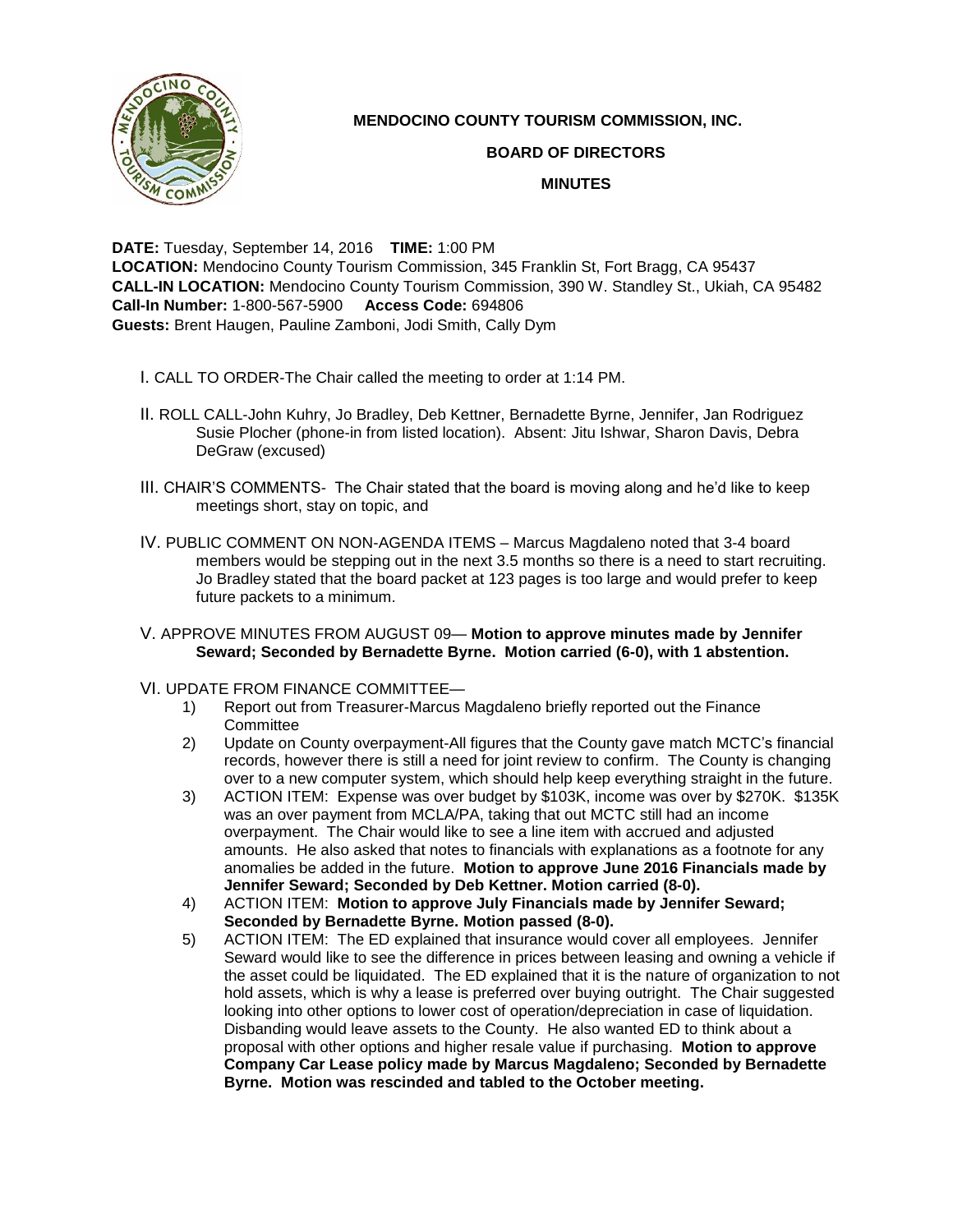6) ACTION ITEM: **Motion to approve 2016-17 Budget Modifications made by Bernadette Byrne; Seconded by Marcus Magdaleno. Friendly amendment was made to move car lease policy to mileage reimbursement so as not to approve car lease. Motion carried (8-0).** 

## VII. STRATEGIC PLAN DISSCUSSION—

- 1) ACTION ITEM: The board wanted to know if the total price of \$32K was firm. The ED stated that it was however, travel expenses were negotiable. ED feels Coraggio Group brings ability to help facilitate more ideas for the unique communities of Mendocino County. Strategic plan can bring stakeholders together. The result would show a breakdown of where assistance is most needed. ED suggested that Coraggio Group come and make presentation to Board at the next meeting. **Motion to approve moving \$15K for strategic plan was made by Jan Rodriguez; Seconded by Deb Kettner. Motion was tabled until future meeting when Coraggio Group can present to the Board.**
- VIII. UPDATE ON STATUS OF REVIEW FROM COUNTY REGARDING CONFLICT OF INTEREST POLICY— Pauline Zamboni stated that what Jennifer O'Brien did was copy what County has for their code and suggested MCTC be more restrictive as government entity, rather than less as a nonprofit. Pauline had meeting with Attorney, Christian Curtis who pointed out two issues: 1) there could be a conflict of interest in having the County look at Commissions Conflict of Interest code, 2) They charge \$150/hour for any future work. The Board agreed that MCTC should accept the summary proposed by Jennifer O'Brien three-hour cap on the work (at \$100/hr). The Board decided to give Pauline authority to go ahead and have Jennifer write the summary and put on the next meeting agenda for approval.
- IX. REVIEW 2015-16 ANNUAL REPORT—The ED stated two corrections: 1) \$427 be corrected to \$327, 2) Sales page should be listed as 2015-16 not 2014-15. ED would like to send out report to stakeholders and possibly present some of the highlights to community. Jennifer Seward suggested that some of the Board members should attend the ED presentations to show support. Marcus Magdaleno would like to see PR outcomes separated out from what MCTC has generated. The Board also would like a one sheet (bullet point) summary for stakeholders on how it benefits them. **Motion to approve the Annual Report made by Marcus Magdaleno; Seconded by Jan Rodriguez. Motion carried (8-0).**
- X. PRESENTATION & APPROVAL OF THE 2016-17 MARKETING PLAN—The ED clarified that there is not a coastal area added in like Fort Bragg since the service is very spotty on the coast, however the messaging on HWY 101 can suggest coastal routes. Regarding events: The Chair asked why there has been a conflict in attending previous shows. He stated that there is no data to show that events we choose are allowing for effective traction from attendance. The ED stated that shows have always been separate, and he is trying to connect them. The Chair needs data from specific shows with ROI. Moving forward the Board would like to get a list of shows coming up in a comprehensive review. **Motion to approve the Marketing Plan made by Jennifer Seward; Seconded by Deb Kettner. Motion carried (8-0).**
- XI. UPDATE FROM FESTIVAL COMMITTEE—All funding applications will go through the Festival Committee who will then make recommendations to the ED for the final decision. Only controversial applications with go to the Board for approval or denial. Jan Rodriquez stated that this proposal is very thorough. The Board wanted clarification on whether they can promote any event within cities that do not support the TOT or just lodging. **Motion to approve the County Event & Program Funding with amendment to remove all Point Arena information made by Jan Rodriguez; Seconded by Marcus Magdaleno. Motion carried (8-0).**